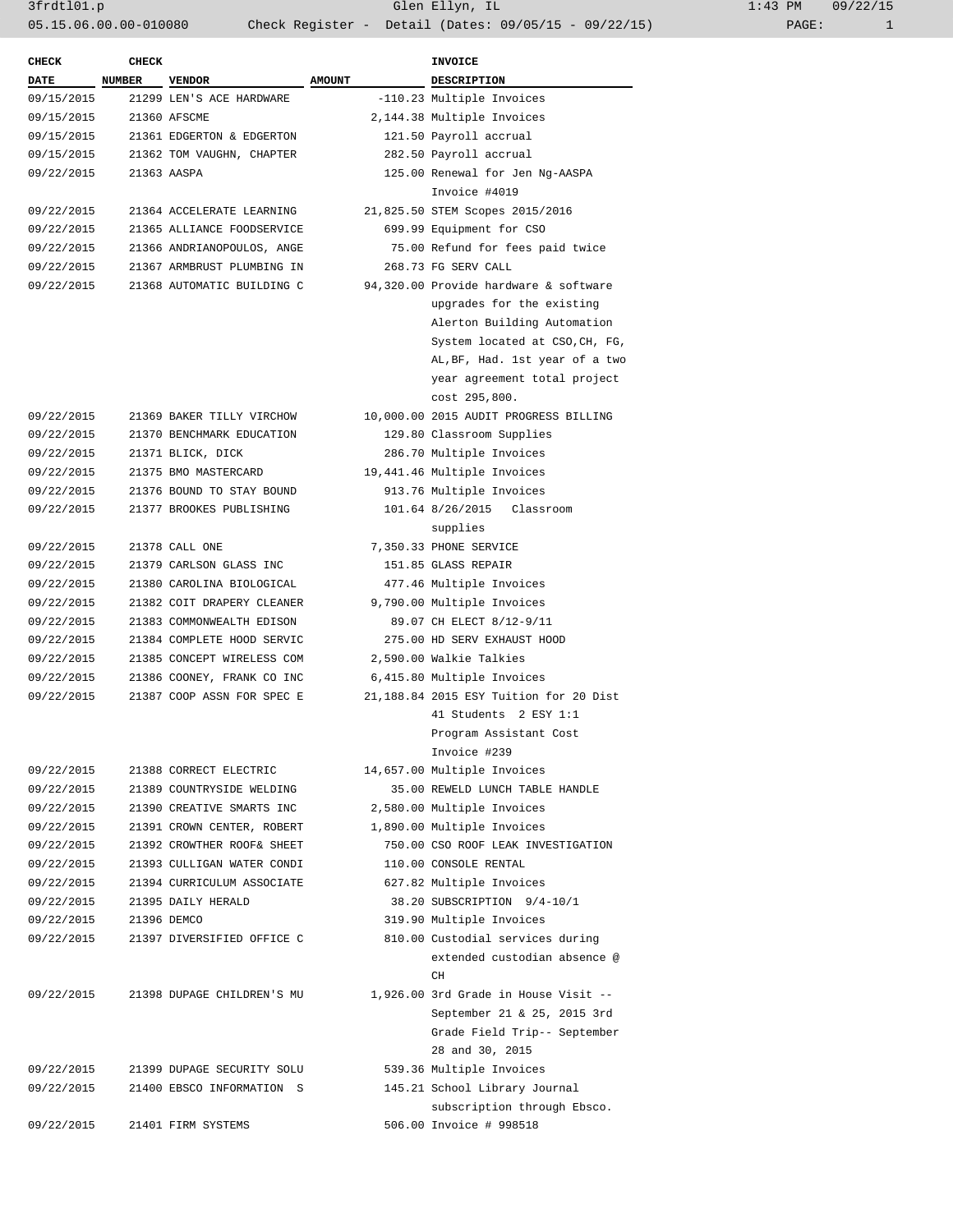| 1:43 PM |       | 09/22/15 |
|---------|-------|----------|
|         | PAGE: |          |

| <b>CHECK</b>             | <b>CHECK</b>  |                                               |               | <b>INVOICE</b>                                                  |
|--------------------------|---------------|-----------------------------------------------|---------------|-----------------------------------------------------------------|
| DATE                     | <b>NUMBER</b> | <b>VENDOR</b>                                 | <b>AMOUNT</b> | <b>DESCRIPTION</b>                                              |
|                          |               |                                               |               | Fingerprinting-Ref. #'s                                         |
|                          |               |                                               |               | 00989657,00989857,00989900,009                                  |
|                          |               |                                               |               | 90153,00991298,00992473,009926                                  |
|                          |               |                                               |               | 43,00993895,00993931,00996704,                                  |
|                          |               |                                               |               | 00996794                                                        |
| 09/22/2015               |               | 21402 FITNESS FINDERS                         |               | 558.88 Multiple Invoices                                        |
| 09/22/2015               |               | 21403 FLINN SCIENTIFIC INC                    |               | 65.57 7th Grade science ecology                                 |
|                          |               |                                               |               | unit- owl pellets- when I                                       |
|                          |               |                                               |               | originally ordered I did not                                    |
|                          |               |                                               |               | order enough. I did not                                         |
|                          |               |                                               |               | realize this class of                                           |
|                          |               |                                               |               | students was so large                                           |
| 09/22/2015               |               | 21404 FLORES, WALTER                          |               | 135.00 Reimbursement for fees for                               |
|                          |               |                                               |               | Foreign Language Spanish Test                                   |
| 09/22/2015               |               | 21405 FOLLETT SCHOOL SOLUT                    |               | 2,176.93 Multiple Invoices                                      |
| 09/22/2015               |               | 21406 GIANT STEPS                             |               | 8,399.43 August & Sept Reg Tuition for<br>D41 Student, Invoice  |
|                          |               |                                               |               | #041-8-915E                                                     |
|                          |               |                                               |               |                                                                 |
| 09/22/2015<br>09/22/2015 |               | 21407 HEINEMANN                               |               | 346.37 Multiple Invoices<br>1,383.47 4-TIER WIRE SHELVING UNITS |
| 09/22/2015               |               | 21408 HERTZ FURNITURE<br>21409 HILDNER, LYNNA |               | 325.00 9/8/2015 summer reading                                  |
|                          |               |                                               |               | program incentives-                                             |
|                          |               |                                               |               | reimbursement                                                   |
| 09/22/2015               |               | 21410 HOUGHTON MIFFLING RE                    |               | 1,723.80 Big Ideas Math Green 6th                               |
|                          |               |                                               |               | Grade Consumable Workbook                                       |
|                          |               |                                               |               | 15-16 for Hadley New Edition                                    |
| 09/22/2015               |               | 21411 HUMPHREY MIDDLE SCHO                    |               | 100.00 Softball ump reinbursement                               |
| 09/22/2015               |               | 21412 ID WHOLESALER                           |               | 425.00 Order #3138281 Indala FlexISO                            |
|                          |               |                                               |               | Cards Qty. 100 and Clear                                        |
|                          |               |                                               |               | Vinyl Badge Holders Qty. 100                                    |
| 09/22/2015               |               | 21413 ILLINOIS PRINCIPALS                     |               | 352.75 Illinois Principals                                      |
|                          |               |                                               |               | Association Membership/Katie                                    |
|                          |               |                                               |               | Purse                                                           |
| 09/22/2015               |               | 21414 ILLINOIS CENTRAL SCH                    |               | 25,070.59 AUGUST TRANSPORTATION                                 |
| 09/22/2015               |               | 21415 JAY STREAM MIDDLE SC                    |               | 700.00 IPAC conference dues                                     |
| 09/22/2015               |               | 21416 KAGAN & GAINES INC                      |               | 606.66 Multiple Invoices                                        |
| 09/22/2015               |               | 21417 KHATTAB, FALASTIN                       |               | 25.00 Spanish Phone Interpreter,                                |
|                          |               |                                               |               | September 11th 8:45 -9:35 am.                                   |
| 09/22/2015               |               | 21418 KING, KELLY                             |               | 100.37 9/17/2015 KKing classroom                                |
|                          |               |                                               |               | supplies reimbursement                                          |
| 09/22/2015               |               | 21419 LAKE-COOK DISTRIBUTO                    |               | 157.35 Duplicate Paperback copies of                            |
|                          |               |                                               |               | award winning books                                             |
| 09/22/2015               |               | 21420 LAKESHORE LEARNING M                    |               | 648.87 Journals/Kindergarten                                    |
| 09/22/2015               |               | 21421 LAZEL                                   |               | 8,325.10 Annual Renewal for Reading                             |
|                          |               |                                               |               | A-Z subscription                                                |
| 09/22/2015               |               | 21422 LECTORUM PUBLICATION                    |               | 514.93 Books for Dual Language                                  |
| 09/22/2015               |               | 21423 LEGO EDUCATION                          |               | 83.00 Lego Robotics Team Field Kit                              |
| 09/22/2015               |               | 21424 LEN'S ACE HARDWARE                      |               | 110.23 Multiple Invoices                                        |
| 09/22/2015               |               | 21425 LIFE FITNESS                            |               | 4,313.92 Multiple Invoices                                      |
| 09/22/2015               |               | 21426 LINCOLN LIBRARY PRES                    |               | 374.00 Annual Renewal for LMC                                   |
|                          |               |                                               |               | Research Database                                               |
| 09/22/2015               |               | 21427 LITTLE FREE LIBRARY                     |               | 919.60 The Essential Libraries                                  |
| 09/22/2015               |               | 21428 LUEHRS, KATHLEEN                        |               | 318.21 Soccer supplies                                          |
| 09/22/2015               |               | 21429 LUSCOMBE MUSIC                          |               | 268.73 Multiple Invoices                                        |
| 09/22/2015               |               | 21430 MACGILL & CO, WM V                      |               | 664.82 Multiple Invoices                                        |
| 09/22/2015               |               | 21431 MAIL N STUFF                            |               | 75.50 Multiple Invoices                                         |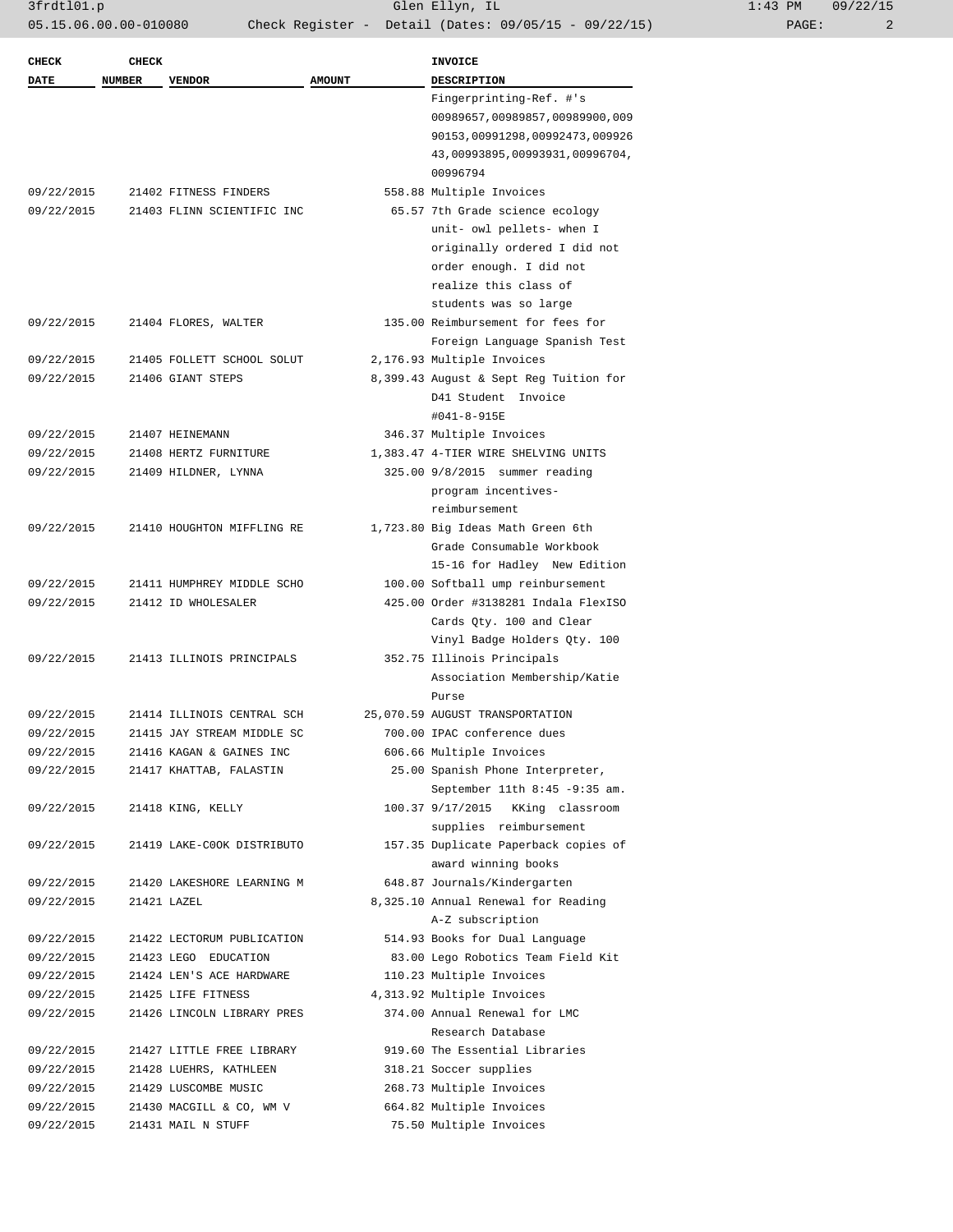3frdtl01.p Glen Ellyn, IL 1:43 PM 09/22/15 05.15.06.00.00-010080 Check Register - Detail (Dates: 09/05/15 - 09/22/15) PAGE: 3

| <b>CHECK</b> | <b>CHECK</b> |                            | <b>INVOICE</b> |                                        |
|--------------|--------------|----------------------------|----------------|----------------------------------------|
| DATE NUMBER  |              | <b>VENDOR</b>              | <b>AMOUNT</b>  | <b>DESCRIPTION</b>                     |
| 09/22/2015   |              | 21432 MAKE MUSIC INC       |                | 280.00 Smart Music Subscriptions for   |
|              |              |                            |                | Music Teachers                         |
| 09/22/2015   |              | 21433 MENARDS              |                | 48.37 ASST SUPP                        |
| 09/22/2015   |              | 21434 MENENDEZ, DANA       |                | 105.00 Professional Development        |
| 09/22/2015   |              | 21435 METRO PROFESSIONAL P |                | 4,284.79 Multiple Invoices             |
| 09/22/2015   |              | 21436 MULDOON, DOUG        |                | 40.00 Soccer ref 9/15                  |
| 09/22/2015   |              | 21437 NASCO                |                | 77.36 Multiple Invoices                |
| 09/22/2015   |              | 21438 NCS PEARSON          |                | 750.00 AIMSWEB 2015-2016 Customer      |
|              |              |                            |                | #2608 Renewal for 125                  |
|              |              |                            |                | Students @ \$6.00 each                 |
| 09/22/2015   |              | 21439 NICKY'S FOLDERS/ROCH |                | 184.00 Student Take Home Folders       |
| 09/22/2015   |              | 21440 NORTHERN ILLINOIS GA |                | 1,039.90 Multiple Invoices             |
| 09/22/2015   |              | 21441 NORTON, KERRY        |                | 105.00 Professional Development        |
| 09/22/2015   |              | 21444 OFFICE DEPOT         |                | 4,779.20 Multiple Invoices             |
| 09/22/2015   |              | 21445 ORKIN LLC            |                | 3,401.48 Multiple Invoices             |
| 09/22/2015   |              | 21446 PALOS SPORTS INC     |                | 1,812.95 Multiple Invoices             |
| 09/22/2015   |              | 21447 PAYNE, DAWN          |                | 240.00 9/15/15 Payne reimbursement     |
|              |              |                            |                | IRC Conference registration            |
|              |              |                            |                | fees                                   |
| 09/22/2015   |              | 21448 PITNEY BOWES         |                | 1,848.00 POSTAGE MACHINE LEASE         |
| 09/22/2015   |              | 21449 PUBLIC STORAGE       |                | 248.00 A015 STORAGE OCT                |
| 09/22/2015   |              | 21450 PYONE, CHO           |                | 1,006.25 Multiple Invoices             |
| 09/22/2015   |              | 21451 REALLY GOOD STUFF IN |                | 1,002.52 Multiple Invoices             |
| 09/22/2015   |              | 21452 REGIONAL TRUCK EQUIP |                | 5,030.39 Multiple Invoices             |
| 09/22/2015   |              | 21453 ROSCOE CO            |                | 324.53 Multiple Invoices               |
| 09/22/2015   |              | 21454 SCHOLASTIC INC       |                | 1,081.50 Multiple Invoices             |
| 09/22/2015   |              | 21455 SCHOLASTIC MAGAZINES |                | 2,681.21 Multiple Invoices             |
| 09/22/2015   |              | 21457 SCHOOL SPECIALTY     |                | 1,609.36 Multiple Invoices             |
| 09/22/2015   |              | 21458 SEAL OF ILLINOIS     |                | 4,326.80 August Tuition for Two D41    |
|              |              |                            |                | Students Invoice #5519                 |
| 09/22/2015   |              | 21459 SOUND INC            |                | 6,862.50 Overhead sound system         |
|              |              |                            |                | replacement as per attached            |
|              |              |                            |                | quotes - Forest Glen,                  |
|              |              |                            |                | Franklin and Churchill                 |
| 09/22/2015   |              | 21460 SOUTH SIDE CONTROL S |                | 903.85 BEARING ASSEMBLY                |
| 09/22/2015   |              | 21461 STAPLES ADVANTAGE    |                | 888.59 Multiple Invoices               |
| 09/22/2015   |              | 21462 SUPERIOR LABOR SOLUT |                | 9,120.00 Multiple Invoices             |
| 09/22/2015   |              | 21463 TERRACON             |                | 3,592.00 Testing services for          |
|              |              |                            |                | Churchill phase III                    |
|              |              |                            |                | inspections                            |
| 09/22/2015   |              | 21464 TIGERDIRECT.COM      |                | 7,617.29 Multiple Invoices             |
| 09/22/2015   |              | 21465 TIME FOR KIDS        |                | 89.20 Time for Kids for ELL            |
|              |              |                            |                | Students                               |
| 09/22/2015   |              | 21466 TRANSLATION SMART    |                | 110.00 1 Translation from English to   |
|              |              |                            |                | Polish of ACCESS Letter of             |
|              |              |                            |                | Exit 1 Translation from                |
|              |              |                            |                | English to Russian of ACCESS           |
|              |              |                            |                | Parent Refusal Letter                  |
|              |              |                            |                | Invoice 15-2218 Per                    |
|              |              |                            |                | TranslationSmart Quote                 |
|              |              |                            |                | 2015-170, approved by Katie            |
|              |              |                            |                | McCluskey                              |
| 09/22/2015   |              | 21467 TYCO INTEGRATED SECU |                | 5,506.46 Tyco security software/camera |
|              |              |                            |                | system maintenance agreement           |
|              |              |                            |                | districtwide                           |
| 09/22/2015   |              | 21468 TYLER, DAWN          |                | 65.00 V-ball ref 9/17                  |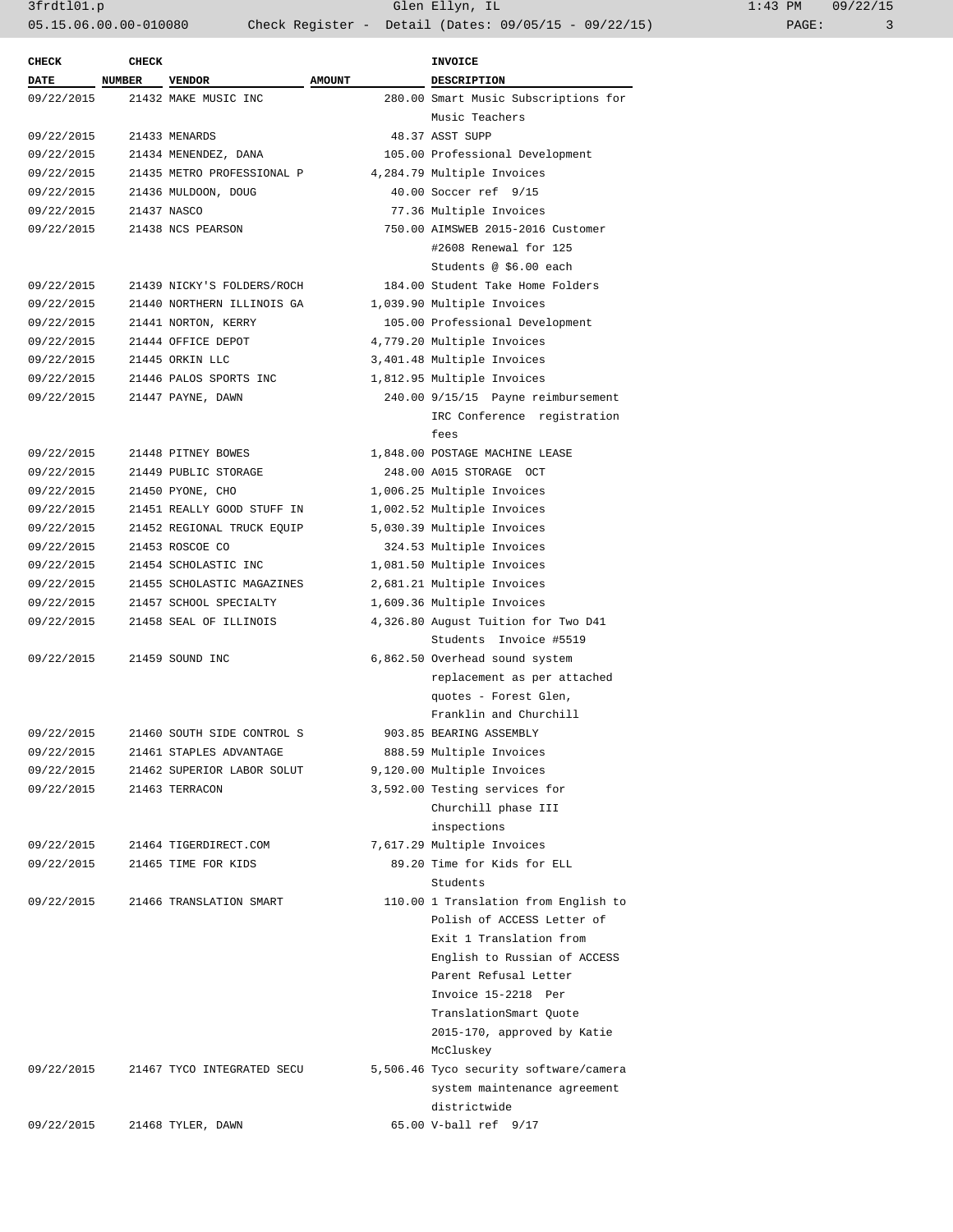3frdtl01.p Glen Ellyn, IL 1:43 PM 09/22/15 05.15.06.00.00-010080 Check Register - Detail (Dates: 09/05/15 - 09/22/15) PAGE: 4

| NUMBER VENDOR<br><b>AMOUNT</b><br>DESCRIPTION<br>09/22/2015<br>21469 UNISOURCE WORLDWIDE<br>3,631.20 Multiple Invoices<br>09/22/2015<br>21470 UNITED RADIO COMMUNI<br>8,623.50 Multiple Invoices<br>09/22/2015<br>80.02 Library supplies purchased<br>21471 URBANOWICZ, LYNNEA<br>from Staples.<br>09/22/2015<br>21472 VANGUARD ENERGY SERV<br>239.64 GAS 8/1-8/31<br>09/22/2015<br>21473 VERIZON WIRELESS<br>593.55 CELL PHONES 7/27-8/26<br>09/22/2015<br>21474 WEST MUSIC CO<br>947.92 Multiple Invoices<br>09/22/2015<br>21475 WRS GROUP LTD<br>401.25 This purchase is for 4 new<br>CPR models for student use<br>and training.<br>22,846.54 Food service - August<br>09/22/2015<br>21476 MARQUARDT SCHOOL DIS<br>09/22/2015<br>21477 THE OMNI GROUP<br>34.50 403(b) administration<br>09/22/2015<br>21478 US BANK<br>225.00 Invoice#4066326<br>09/15/2015 201500210 ILLINOIS DEPT OF REV<br>37,195.67 Multiple Invoices<br>09/15/2015 201500211 INTERNAL REV SERVICE<br>191,464.08 Multiple Invoices<br>09/15/2015 201500212 T H I S<br>18,815.48 Multiple Invoices<br>09/15/2015 201500213 TEACHERS RETIREMENT<br>103,956.33 Multiple Invoices<br>09/15/2015 201500214 WAGEWORKS<br>5,572.25 Multiple Invoices<br>09/15/2015 201500215 THE OMNI GROUP<br>35,173.68 Multiple Invoices<br>09/15/2015 201500216 EXPERT PAY<br>1,613.92 Payroll accrual<br>09/15/2015 201500217 ILLINOIS DEPT OF REV<br>11.75 Payroll accrual<br>09/15/2015 201500218 INTERNAL REV SERVICE<br>124.69 Multiple Invoices<br>09/17/2015 201500219 ILLINOIS DEPT OF REV<br>0.00 Payroll accrual<br>09/17/2015 201500220 INTERNAL REV SERVICE<br>6.58 Multiple Invoices<br>09/17/2015 201500221 T H I S<br>4.16 Multiple Invoices<br>09/17/2015 201500222 TEACHERS RETIREMENT<br>22.67 Multiple Invoices<br>09/18/2015 201500223 EFLEX GROUP<br>447.12 September 2015<br>09/18/2015 201500224 EDUCATIONAL BENEFIT<br>432,348.78 September 2015<br>09/18/2015 201500225 RELIANCE STANDARD LI<br>326.21 October 2015<br>09/18/2015 201500226 REV TRAK<br>5,857.07 August 2015 | <b>CHECK</b> | <b>CHECK</b> |  | <b>INVOICE</b>                  |
|-----------------------------------------------------------------------------------------------------------------------------------------------------------------------------------------------------------------------------------------------------------------------------------------------------------------------------------------------------------------------------------------------------------------------------------------------------------------------------------------------------------------------------------------------------------------------------------------------------------------------------------------------------------------------------------------------------------------------------------------------------------------------------------------------------------------------------------------------------------------------------------------------------------------------------------------------------------------------------------------------------------------------------------------------------------------------------------------------------------------------------------------------------------------------------------------------------------------------------------------------------------------------------------------------------------------------------------------------------------------------------------------------------------------------------------------------------------------------------------------------------------------------------------------------------------------------------------------------------------------------------------------------------------------------------------------------------------------------------------------------------------------------------------------------------------------------------------------------------------------------------------------------------------------------------------------------------------------------------------------------------------------------------------------------------------|--------------|--------------|--|---------------------------------|
|                                                                                                                                                                                                                                                                                                                                                                                                                                                                                                                                                                                                                                                                                                                                                                                                                                                                                                                                                                                                                                                                                                                                                                                                                                                                                                                                                                                                                                                                                                                                                                                                                                                                                                                                                                                                                                                                                                                                                                                                                                                           | <b>DATE</b>  |              |  |                                 |
|                                                                                                                                                                                                                                                                                                                                                                                                                                                                                                                                                                                                                                                                                                                                                                                                                                                                                                                                                                                                                                                                                                                                                                                                                                                                                                                                                                                                                                                                                                                                                                                                                                                                                                                                                                                                                                                                                                                                                                                                                                                           |              |              |  |                                 |
|                                                                                                                                                                                                                                                                                                                                                                                                                                                                                                                                                                                                                                                                                                                                                                                                                                                                                                                                                                                                                                                                                                                                                                                                                                                                                                                                                                                                                                                                                                                                                                                                                                                                                                                                                                                                                                                                                                                                                                                                                                                           |              |              |  |                                 |
|                                                                                                                                                                                                                                                                                                                                                                                                                                                                                                                                                                                                                                                                                                                                                                                                                                                                                                                                                                                                                                                                                                                                                                                                                                                                                                                                                                                                                                                                                                                                                                                                                                                                                                                                                                                                                                                                                                                                                                                                                                                           |              |              |  |                                 |
|                                                                                                                                                                                                                                                                                                                                                                                                                                                                                                                                                                                                                                                                                                                                                                                                                                                                                                                                                                                                                                                                                                                                                                                                                                                                                                                                                                                                                                                                                                                                                                                                                                                                                                                                                                                                                                                                                                                                                                                                                                                           |              |              |  |                                 |
|                                                                                                                                                                                                                                                                                                                                                                                                                                                                                                                                                                                                                                                                                                                                                                                                                                                                                                                                                                                                                                                                                                                                                                                                                                                                                                                                                                                                                                                                                                                                                                                                                                                                                                                                                                                                                                                                                                                                                                                                                                                           |              |              |  |                                 |
|                                                                                                                                                                                                                                                                                                                                                                                                                                                                                                                                                                                                                                                                                                                                                                                                                                                                                                                                                                                                                                                                                                                                                                                                                                                                                                                                                                                                                                                                                                                                                                                                                                                                                                                                                                                                                                                                                                                                                                                                                                                           |              |              |  |                                 |
|                                                                                                                                                                                                                                                                                                                                                                                                                                                                                                                                                                                                                                                                                                                                                                                                                                                                                                                                                                                                                                                                                                                                                                                                                                                                                                                                                                                                                                                                                                                                                                                                                                                                                                                                                                                                                                                                                                                                                                                                                                                           |              |              |  |                                 |
|                                                                                                                                                                                                                                                                                                                                                                                                                                                                                                                                                                                                                                                                                                                                                                                                                                                                                                                                                                                                                                                                                                                                                                                                                                                                                                                                                                                                                                                                                                                                                                                                                                                                                                                                                                                                                                                                                                                                                                                                                                                           |              |              |  |                                 |
|                                                                                                                                                                                                                                                                                                                                                                                                                                                                                                                                                                                                                                                                                                                                                                                                                                                                                                                                                                                                                                                                                                                                                                                                                                                                                                                                                                                                                                                                                                                                                                                                                                                                                                                                                                                                                                                                                                                                                                                                                                                           |              |              |  |                                 |
|                                                                                                                                                                                                                                                                                                                                                                                                                                                                                                                                                                                                                                                                                                                                                                                                                                                                                                                                                                                                                                                                                                                                                                                                                                                                                                                                                                                                                                                                                                                                                                                                                                                                                                                                                                                                                                                                                                                                                                                                                                                           |              |              |  |                                 |
|                                                                                                                                                                                                                                                                                                                                                                                                                                                                                                                                                                                                                                                                                                                                                                                                                                                                                                                                                                                                                                                                                                                                                                                                                                                                                                                                                                                                                                                                                                                                                                                                                                                                                                                                                                                                                                                                                                                                                                                                                                                           |              |              |  |                                 |
|                                                                                                                                                                                                                                                                                                                                                                                                                                                                                                                                                                                                                                                                                                                                                                                                                                                                                                                                                                                                                                                                                                                                                                                                                                                                                                                                                                                                                                                                                                                                                                                                                                                                                                                                                                                                                                                                                                                                                                                                                                                           |              |              |  |                                 |
|                                                                                                                                                                                                                                                                                                                                                                                                                                                                                                                                                                                                                                                                                                                                                                                                                                                                                                                                                                                                                                                                                                                                                                                                                                                                                                                                                                                                                                                                                                                                                                                                                                                                                                                                                                                                                                                                                                                                                                                                                                                           |              |              |  |                                 |
|                                                                                                                                                                                                                                                                                                                                                                                                                                                                                                                                                                                                                                                                                                                                                                                                                                                                                                                                                                                                                                                                                                                                                                                                                                                                                                                                                                                                                                                                                                                                                                                                                                                                                                                                                                                                                                                                                                                                                                                                                                                           |              |              |  |                                 |
|                                                                                                                                                                                                                                                                                                                                                                                                                                                                                                                                                                                                                                                                                                                                                                                                                                                                                                                                                                                                                                                                                                                                                                                                                                                                                                                                                                                                                                                                                                                                                                                                                                                                                                                                                                                                                                                                                                                                                                                                                                                           |              |              |  |                                 |
|                                                                                                                                                                                                                                                                                                                                                                                                                                                                                                                                                                                                                                                                                                                                                                                                                                                                                                                                                                                                                                                                                                                                                                                                                                                                                                                                                                                                                                                                                                                                                                                                                                                                                                                                                                                                                                                                                                                                                                                                                                                           |              |              |  |                                 |
|                                                                                                                                                                                                                                                                                                                                                                                                                                                                                                                                                                                                                                                                                                                                                                                                                                                                                                                                                                                                                                                                                                                                                                                                                                                                                                                                                                                                                                                                                                                                                                                                                                                                                                                                                                                                                                                                                                                                                                                                                                                           |              |              |  |                                 |
|                                                                                                                                                                                                                                                                                                                                                                                                                                                                                                                                                                                                                                                                                                                                                                                                                                                                                                                                                                                                                                                                                                                                                                                                                                                                                                                                                                                                                                                                                                                                                                                                                                                                                                                                                                                                                                                                                                                                                                                                                                                           |              |              |  |                                 |
|                                                                                                                                                                                                                                                                                                                                                                                                                                                                                                                                                                                                                                                                                                                                                                                                                                                                                                                                                                                                                                                                                                                                                                                                                                                                                                                                                                                                                                                                                                                                                                                                                                                                                                                                                                                                                                                                                                                                                                                                                                                           |              |              |  |                                 |
|                                                                                                                                                                                                                                                                                                                                                                                                                                                                                                                                                                                                                                                                                                                                                                                                                                                                                                                                                                                                                                                                                                                                                                                                                                                                                                                                                                                                                                                                                                                                                                                                                                                                                                                                                                                                                                                                                                                                                                                                                                                           |              |              |  |                                 |
|                                                                                                                                                                                                                                                                                                                                                                                                                                                                                                                                                                                                                                                                                                                                                                                                                                                                                                                                                                                                                                                                                                                                                                                                                                                                                                                                                                                                                                                                                                                                                                                                                                                                                                                                                                                                                                                                                                                                                                                                                                                           |              |              |  |                                 |
|                                                                                                                                                                                                                                                                                                                                                                                                                                                                                                                                                                                                                                                                                                                                                                                                                                                                                                                                                                                                                                                                                                                                                                                                                                                                                                                                                                                                                                                                                                                                                                                                                                                                                                                                                                                                                                                                                                                                                                                                                                                           |              |              |  |                                 |
|                                                                                                                                                                                                                                                                                                                                                                                                                                                                                                                                                                                                                                                                                                                                                                                                                                                                                                                                                                                                                                                                                                                                                                                                                                                                                                                                                                                                                                                                                                                                                                                                                                                                                                                                                                                                                                                                                                                                                                                                                                                           |              |              |  |                                 |
|                                                                                                                                                                                                                                                                                                                                                                                                                                                                                                                                                                                                                                                                                                                                                                                                                                                                                                                                                                                                                                                                                                                                                                                                                                                                                                                                                                                                                                                                                                                                                                                                                                                                                                                                                                                                                                                                                                                                                                                                                                                           |              |              |  |                                 |
|                                                                                                                                                                                                                                                                                                                                                                                                                                                                                                                                                                                                                                                                                                                                                                                                                                                                                                                                                                                                                                                                                                                                                                                                                                                                                                                                                                                                                                                                                                                                                                                                                                                                                                                                                                                                                                                                                                                                                                                                                                                           |              |              |  |                                 |
|                                                                                                                                                                                                                                                                                                                                                                                                                                                                                                                                                                                                                                                                                                                                                                                                                                                                                                                                                                                                                                                                                                                                                                                                                                                                                                                                                                                                                                                                                                                                                                                                                                                                                                                                                                                                                                                                                                                                                                                                                                                           |              |              |  |                                 |
|                                                                                                                                                                                                                                                                                                                                                                                                                                                                                                                                                                                                                                                                                                                                                                                                                                                                                                                                                                                                                                                                                                                                                                                                                                                                                                                                                                                                                                                                                                                                                                                                                                                                                                                                                                                                                                                                                                                                                                                                                                                           |              |              |  |                                 |
|                                                                                                                                                                                                                                                                                                                                                                                                                                                                                                                                                                                                                                                                                                                                                                                                                                                                                                                                                                                                                                                                                                                                                                                                                                                                                                                                                                                                                                                                                                                                                                                                                                                                                                                                                                                                                                                                                                                                                                                                                                                           |              |              |  |                                 |
|                                                                                                                                                                                                                                                                                                                                                                                                                                                                                                                                                                                                                                                                                                                                                                                                                                                                                                                                                                                                                                                                                                                                                                                                                                                                                                                                                                                                                                                                                                                                                                                                                                                                                                                                                                                                                                                                                                                                                                                                                                                           |              |              |  |                                 |
|                                                                                                                                                                                                                                                                                                                                                                                                                                                                                                                                                                                                                                                                                                                                                                                                                                                                                                                                                                                                                                                                                                                                                                                                                                                                                                                                                                                                                                                                                                                                                                                                                                                                                                                                                                                                                                                                                                                                                                                                                                                           |              |              |  |                                 |
| 09/18/2015 201500227 T H I S                                                                                                                                                                                                                                                                                                                                                                                                                                                                                                                                                                                                                                                                                                                                                                                                                                                                                                                                                                                                                                                                                                                                                                                                                                                                                                                                                                                                                                                                                                                                                                                                                                                                                                                                                                                                                                                                                                                                                                                                                              |              |              |  | 7.44 THIS fund - September 2015 |
| 09/18/2015 201500228 T H I S<br>6,144.06 THIS fund - September 2015                                                                                                                                                                                                                                                                                                                                                                                                                                                                                                                                                                                                                                                                                                                                                                                                                                                                                                                                                                                                                                                                                                                                                                                                                                                                                                                                                                                                                                                                                                                                                                                                                                                                                                                                                                                                                                                                                                                                                                                       |              |              |  |                                 |
| 09/18/2015 201500229 TEACHERS RETIREMENT<br>41.36 September 2015                                                                                                                                                                                                                                                                                                                                                                                                                                                                                                                                                                                                                                                                                                                                                                                                                                                                                                                                                                                                                                                                                                                                                                                                                                                                                                                                                                                                                                                                                                                                                                                                                                                                                                                                                                                                                                                                                                                                                                                          |              |              |  |                                 |
| 09/18/2015 201500230 UNUM LIFE INSURANCE<br>2,691.42 LTD 10-1-15 - 10-31-15                                                                                                                                                                                                                                                                                                                                                                                                                                                                                                                                                                                                                                                                                                                                                                                                                                                                                                                                                                                                                                                                                                                                                                                                                                                                                                                                                                                                                                                                                                                                                                                                                                                                                                                                                                                                                                                                                                                                                                               |              |              |  |                                 |
| 09/21/2015 201500231 ILLINOIS DEPT EMPLOY<br>19.16 Late payment fee (which we                                                                                                                                                                                                                                                                                                                                                                                                                                                                                                                                                                                                                                                                                                                                                                                                                                                                                                                                                                                                                                                                                                                                                                                                                                                                                                                                                                                                                                                                                                                                                                                                                                                                                                                                                                                                                                                                                                                                                                             |              |              |  |                                 |
| are appealing) Document                                                                                                                                                                                                                                                                                                                                                                                                                                                                                                                                                                                                                                                                                                                                                                                                                                                                                                                                                                                                                                                                                                                                                                                                                                                                                                                                                                                                                                                                                                                                                                                                                                                                                                                                                                                                                                                                                                                                                                                                                                   |              |              |  |                                 |
| Number 0653468806                                                                                                                                                                                                                                                                                                                                                                                                                                                                                                                                                                                                                                                                                                                                                                                                                                                                                                                                                                                                                                                                                                                                                                                                                                                                                                                                                                                                                                                                                                                                                                                                                                                                                                                                                                                                                                                                                                                                                                                                                                         |              |              |  |                                 |

Totals for checks 1,233,686.15